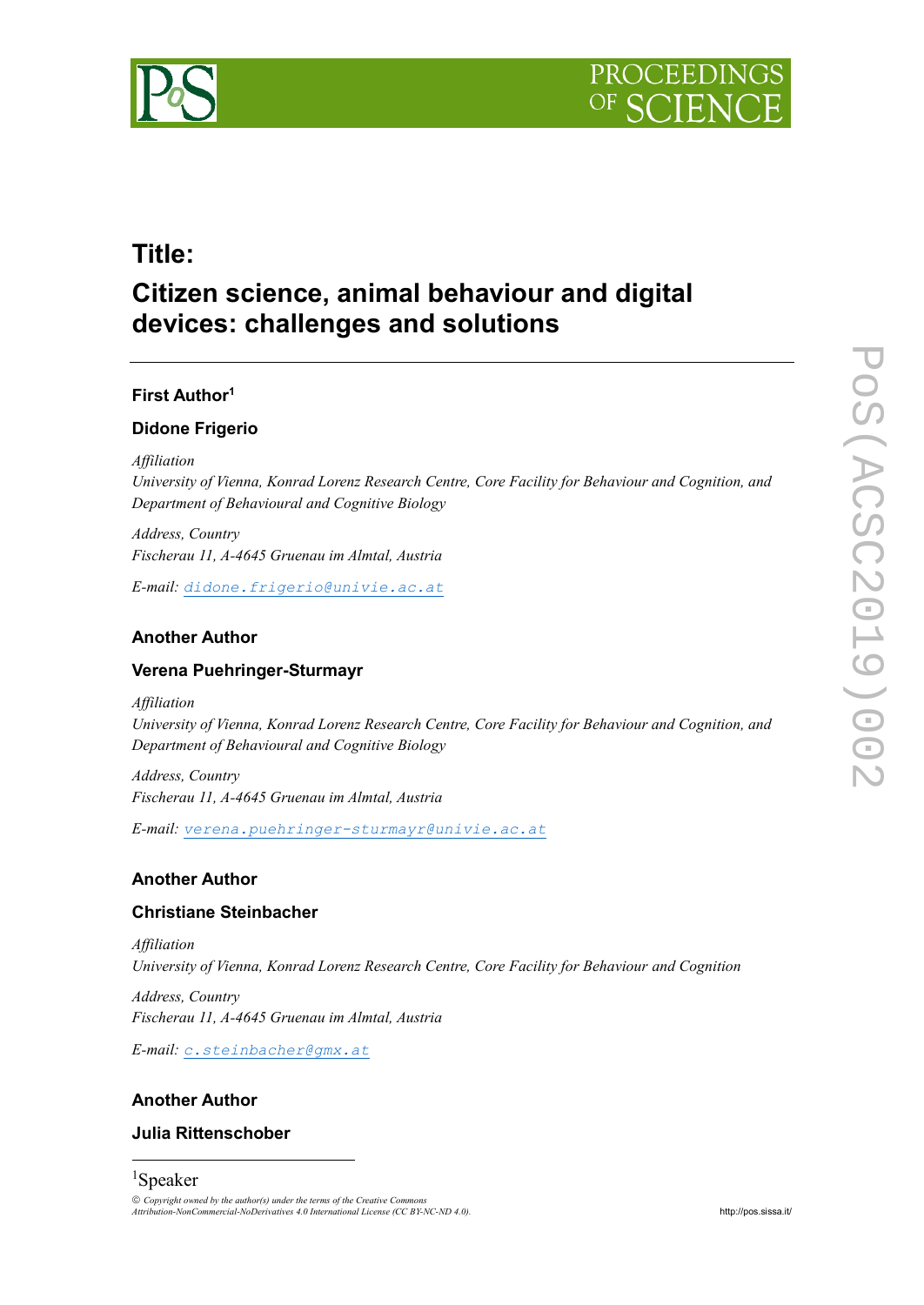*Affiliation University of Vienna, Konrad Lorenz Research Centre, Core Facility for Behaviour and Cognition Address, Country Fischerau 11, A-4645 Gruenau im Almtal, Austria*

*E-mail: [julia.rittenschober@yahoo.de](mailto:julia.rittenschober@yahoo.de)*

### **Another Author**

#### **Sonia Kleindorfer**

*Affiliation University of Vienna, Konrad Lorenz Research Centre, Core Facility for Behaviour and Cognition, and Department of Behavioural and Cognitive Biology*

*Address, Country Fischerau 11, A-4645 Gruenau im Almtal, Austria*

*E-mail: [sonia.kleindorfer@univie.ac.at](mailto:sonia.kleindorfer@univie.ac.at)*

Here you can write the **abstract** for your paper.

Actively involving citizens in research allows current challenges to be met in a more effective way and ideally in line with the expectations of the society. In the present study, we discuss challenges and solutions when involving volunteers in the data collection of behavioural patterns of three model avian species by using a digital application developed for *ad hoc* observations.

**Keywords:** citizen science, animal behaviour, reliability, digital devices **Short title:** Citizen science, animal behaviour and digital devices

*5th Austrian Citizen Science Conference 2019 (ACSC2019) 26-28, June, 2019 Obergurgl, Austria*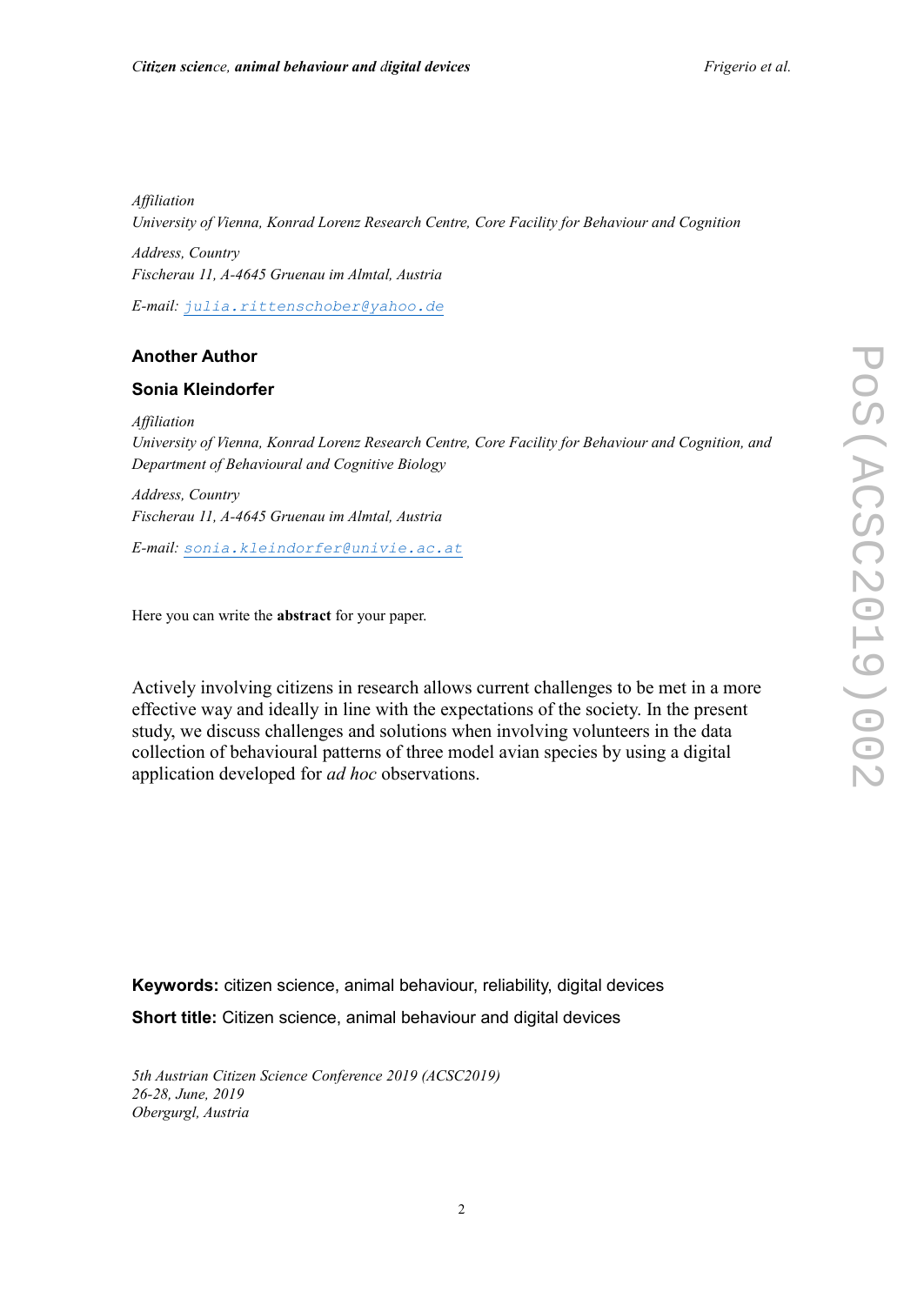### 1. Introduction

Actively involving the civil society in research processes allows current challenges to be met in a more effective way that ideally also align with the expectations of the society. In this light, citizen science programs help to establish partnerships between members of the scientific and societal community that generate knowledge, foster scientific literacy and enhance learning through engagement [1]. Yet, in order to generate a win-win situation for all participants, it is important that scientists address citizen scientists, volunteers and the general public in an understandable and memorable manner. Therefore, communication and the choice of adequate tools play an essential role in the implementation of citizen science activities. The wide range of available tools, from "analogue" to "digital", are supposed to ease the implementation of a specific research question. Finding and developing the right method, however, is rather the result of several 'trial and error' attempts and the success also depends on the characteristics (age, motivation) of the participating citizen scientists [2].

In the present study, citizen scientists were involved in long-term monitoring and data collection of behavioural patterns of three model avian species: the greylag goose (*Anser anser*), the northern bald ibis (*Geronticus eremita*) and the common raven (*Corvus corax*). The birds are free flying and individually marked with a unique combination of coloured leg rings (geese, ibises and ravens) or wing tags (ravens). Following on from the long-term monitoring introduced for the geese by Lorenz and his co-workers in 1973, life-history data of the three species has been monitored continuously for many years [3]. Especially during the breeding season (February to July), the birds can be observed in the area of the Cumberland Game Park (47 48′ 24,6″ N, 13° 57′ 2,4″ O) adjacent to the Konrad Lorenz Research Centre. The longstanding and close cooperation between the two institutions offers an excellent opportunity to involve visitors in long-term research generating a win-win situation for all participants. Adults, children and local school classes were invited to participate. Citizen scientists were asked to contribute to the long-term monitoring by identifying the individual bird by its tagging, location and behaviour by 'spotting' the birds using a software application developed for *ad hoc* observations (Forschen im Almtal, Spotteron, [4]).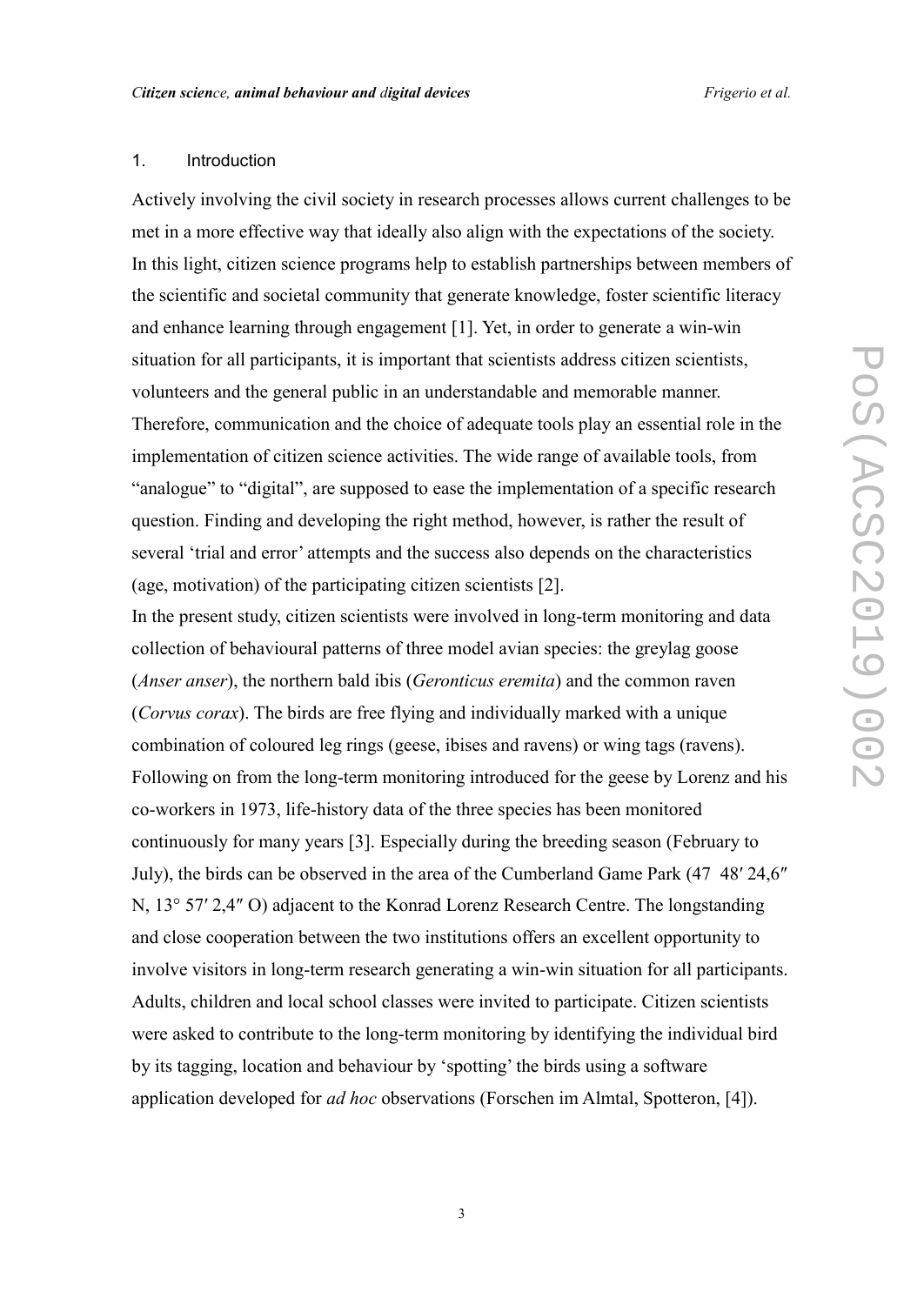The following questions were addressed: (1) Can citizen scientists be reliable collaborators for the long-term monitoring of the research center? (2) Are the collected data useful for research? (3) Is the use of smartphone apps a good 'means to an end'?

#### **Methods and Results**

A WIFI hotspot set up at the entrance of the game park allowed participants to download the app in advance as well as to upload the collected data at the end of their observations without using their own mobile data. On their walk through the game park (approx. 2km), visitors recorded ring or tag combinations, time and location of sighted birds by uploading them via the app. The researchers offered regular training sessions for interested volunteers. During such training sessions, citizen scientists were informed (1) how to enter the data, (2) how to observe bird behaviour, and (3) how to correctly identify the tags (e.g. left and right, up and down). However, a training was not mandatory to be able to join the project. Citizen scientists submitted observations including GPS location of the spotted bird, a mandatory picture, and a description of the observed behavior and tag (colours, form, and position of the tag). We currently present data collected between October 2017 and March 2019. Within this period a total number of 99 users delivered approximately 1000 sightings (greylag goose: 803, common raven: 164, northern bald ibis: 73).

For the analyses, three major aspects were considered mandatory for the assessment of the reliability of the data and their relevance for research: (1) the position of the sighted focal individual, indicated by the GPS coordinates, had to be located within the study area; (2) the selected behavior of the observed individual had to match the behavior displayed by the animal in the uploaded picture; (3) the indicated tag had to exist in our database and if possible to be visible on the uploaded picture. Sightings meeting the last two requirements were marked by researchers (CS, JR) *post-hoc* as "Top Spots" to showcase best practice observations. For this purpose and in order to confirm applicability of the data for research, each uploaded sighting was checked by a scientist (CS, JR) before entering analysis. Such an accuracy-assessment task took approximately one minute per sighting and was conducted both manually (location, behavior) and automatically (tag).

The percentages of correct observations were calculated for all the aspects considered and for the three different bird species. In general, the percentages of relevant data were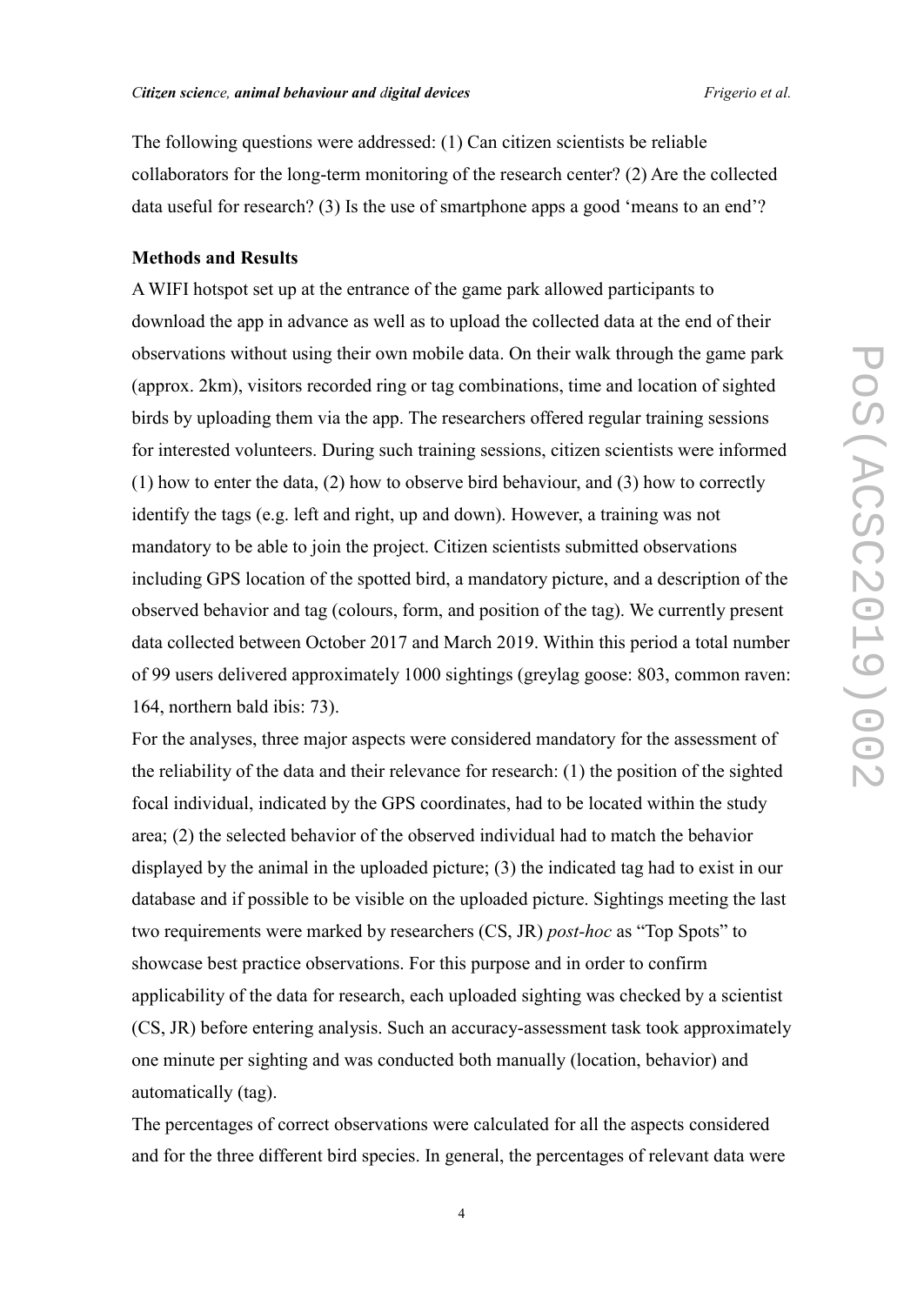very high for all three aspects considered, i.e. (1) the location of the sighting (90%), (2) the behavior (95%), and (3) the tag (84%). However, there were differences in the number of sightings across species, with most sightings of greylag geese (Fig. 1).

### **Discussion and Conclusions**

Our results suggest that the involvement of citizens in research by mean of digital devices might be a suitable method to acquire long-term data on animal behaviour. However, it is important to consider and not underestimate the time required to check the collected data (in our case the sightings) for accuracy as well as the possible range in accuracy performance among the participants. An extensive training might be useful to reduce the percentage of mistakes and to improve the percentage of useful data for research [5]. In the present study, the researchers offered regular training sessions for interested volunteers. However, mainly school classes took advantage of this opportunity. Marking accurate sightings as "Top Spots" can be considered as a reinforcement for the motivation of the users and at the same time be used as a best practice example for other participants. For the same purpose (fostering the motivation of the participants), the research team joined the Austrian Citizen Science Award and initiated the Wildpark Challenge: both initiatives generated a positive reinforcement outcome for the most accurate participants.

One possible reason for the difference in number of observations collected per species might be that the ground-dwelling greylag goose was easier to spot compared with the often arboreal northern bald ibis and common raven. The greylag goose was the most sighted of the three species, which could be linked with its conspicuous presence in the study area and its tendency to encounter visitors along walking paths that are used by both the visitors and geese. However, such results might also depend on the daily behavioural patterns of the species, with the common ravens and the northern bald ibises using the study area at different times of the day compared to the visitors (e.g. early in the morning). In general school classes were more prone to use the app than the other categories of visitors (families, single persons). Further studies should focus on the reception and reliability in the use of the app by different categories of visitors.

Taken together, our findings confirm that an involvement of trained citizens in research projects might be of great relevance for science as well as for the society, as large data

5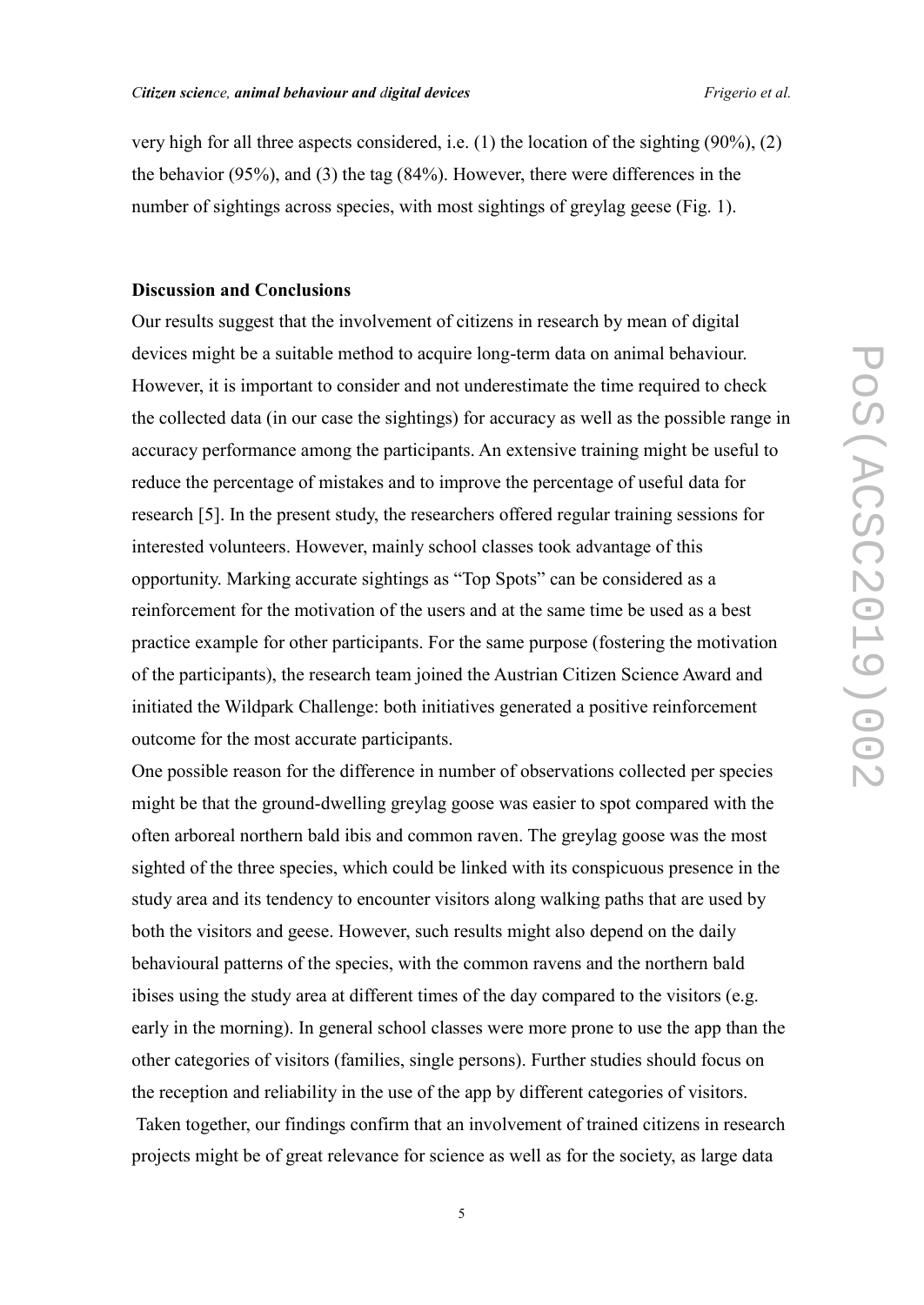#### *Citizen science, animal behaviour and digital devices Frigerio et al.*

sets contributing to long-term monitoring are acquired and participants enhance their knowledge and awareness towards nature and science [5]. This results in a win- win outcome for all stakeholders involved: the researchers gain relevant data and the game park can offer special leisure activities associated with knowledge acquisition, which is a unique offering in the region. Our research conclusion concurs with the general conclusion of the Austrian Citizen Science Conference 2019 on "Grenzen und Übergänge": border areas are not only boundaries, but also areas of transition and exchange, as for instance between science and society or researchers and citizen scientists respectively.

### **Acknowledgments**

We gratefully acknowledge permanent support from the "Herzog von Cumberland Stiftung" and the "Verein der Förderer der Konrad Lorenz Forschungsstelle". Special thanks to J. Hemetsberger, B. Lankmaier (Cumberland Wildpark) and P. Hummer (Spotteron) for their valuable support. Financial support was provided by the following third party fundings: FFG Nr. 858551 (to DF and CS); BMWF-TCS 02/06 (to VPS); BMWF-SPA 06/155 (to JR).

### **References**

[1] Hecker S., Haklay M., Bowser A., Makuch Z., Vogel J. and A. Bonn. **C**itizen Science – Innovation in Open Science, Society and Policy. UCL Press, London, 2018.

[2] Ceccaroni L., J. and Piera. Analyzing the Role of Citizen Science in Modern Research. Hershey, Pennsylvania (USA): ICI Global, 2017.

[3] Hemetsberger J., Weiß B.M., and I.B.R. Scheiber. Greylag Geese: from general principles to the Konrad Lorenz flock, in The social life of Greylag Geese. Patterns, mechanisms and evolutionary function in an avian model system, ed. IBR Scheiber, BM Weiss, J Hemetsberger, K Kotrschal (Cambridge: Cambridge University Press), 3–25, 2013.

[4] Spotteron; Forschen im Almtal, https://www.spotteron.com/forschenimalmtal/info Last recover Jan., 11<sup>th</sup>, 2020

[5] Frigerio D., Pipek P., Kimmig S., Winter S., Melzheimer J., Diblíková L., Wachter B., and A. Richter. Citizen science and wildlife biology: Synergies and challenges. Ethology, 4, e6968. [doi.org/10.1155/2012/710710,](http://doi.org/10.1155/2012/710710) 2018.